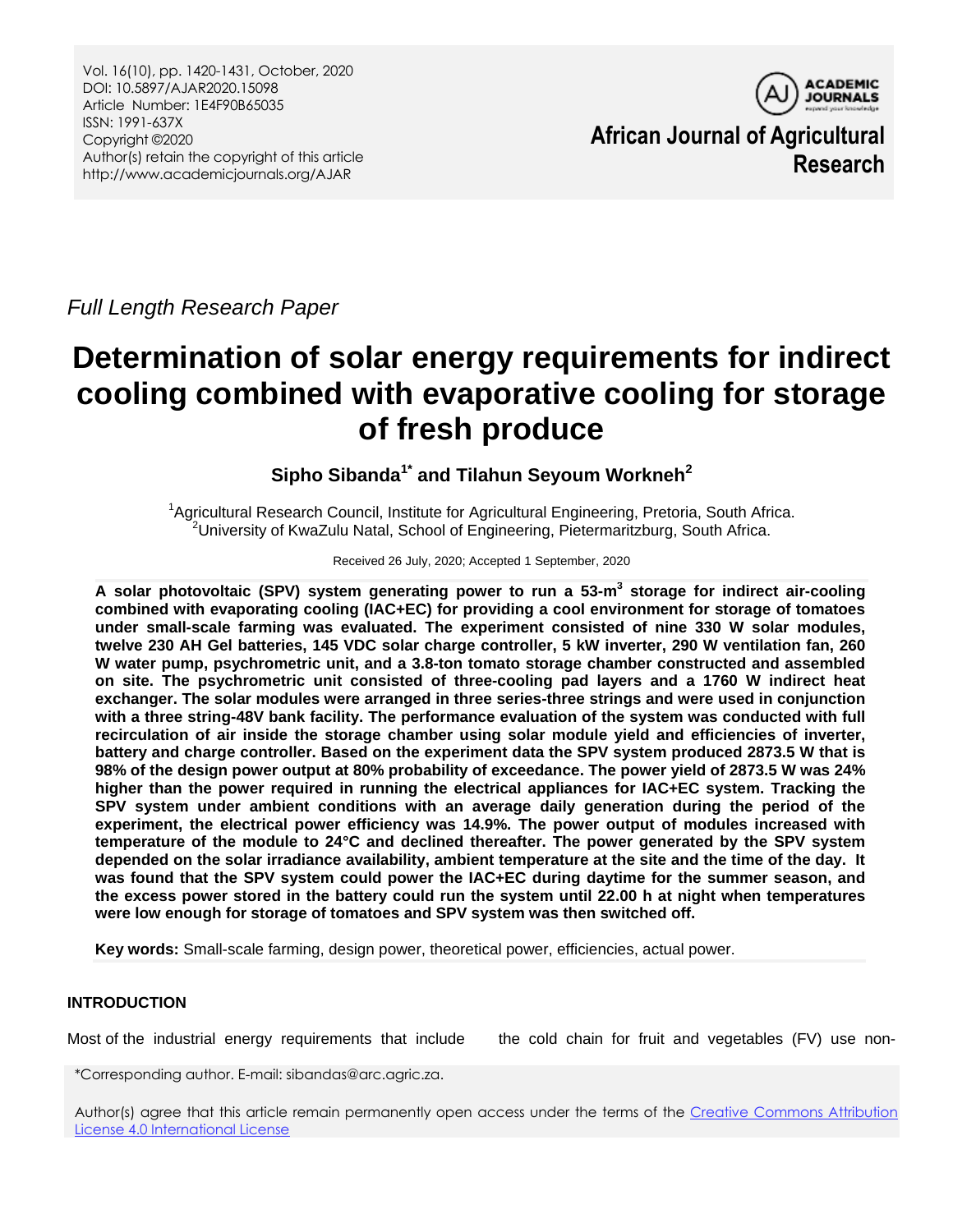renewable energy sources for power generation resulting in greenhouse gas emissions (Charf et al., 2018). Grid electrical energy is a convenient form of energy source but is expensive and in some instances impractical especially for remote, dispersed populations with low and scattered energy demands (Cecelski, 2000). Cooling for FV is required in such areas and technologies like mechanical refrigeration, hydro-cooling, forced air-cooling and vacuum cooling exists and are potentially viable options (Prusky, 2011). However, such methods are expensive to small-scale farmers (SSF) because of high initial capital investments, high-energy input, and higher production volumes for economies of scale (Yahaya and Akande, 2018). It is therefore, necessary for SSF in remote areas to access appropriate low cost, low energy cooling technology for FV with better eco-sustainable characteristics. This study then considers adoption of an indirect air-cooling system combined with evaporative cooling (IAC+EC) which can work both in hot and dry climates and hot and humid areas through incorporation of an indirect heat exchanger (IHE).

Tolesa and Workneh (2017) investigated the effect of IAC+EC on the quality of stored tomato fruit over a 30 day period compared to ambient conditions. The tomatoes stored under IAC+EC showed higher firmness and hue angle, maintained lower concentration of sugars, had lower physiological weight loss and improved shelflife and marketability as compared to ambient conditions. Sibanda and Workneh (2020) tested the performance of such a system and it provided storage conditions of temperature of 15.7 to 16.4°C and relative humidity of 89.6 to 93.8%. Both studies provided the efficacy of the system except the energy requirements. Incorporation of an IHE requires energy input that grid electricity could provide. However, in remote off-grid areas, renewable energy sources like solar can be utilised through use of stand-alone or hybrid solar photovoltaic (SPV) systems as they generate power with less maintenance and operational costs (Khatib et al., 2016). The integration of IAC+EC with solar energy in sub-Saharan Africa (SSA) where the average solar radiation is 4.5 to 6.5 kWh.m<sup>-2</sup> for 6 to 7 h a day can provide a cooling facility to SSF in areas with no access to grid electricity (Saxena et al., 2013). There is no information on energy requirements for such a system derived from actual performance data.

The sizing of stand-alone SPV systems depends on the efficiency of modules and other factors, such as ambient temperature, the quality and quantity of solar irradiance available in the location (Almarshoud, 2016). The efficiency of solar energy conversion depends on whether the module is monocrystalline, polycrystalline or thin-films type (Huang et al., 2013). Monocrystalline modules have the highest energy conversion efficiency; polycrystalline is in between, whilst thin-films are both least expensive and efficient in comparison (Bai et al., 2016). For solar arrays to produce maximum power output, they must be at an optimal tilt angle to trap maximum radiation (Tripathy et al., 2017). The optimal tilt angle depends on the season and the latitude of the area (Kaddoura et al., 2016). For higher power output, incorporation of solar trackers allows automatic adjusting of the collector tilt angle to follow the sun's change in elevation during the day (Pedro et al., 2016). In this study for cost reduction purposes, the optimum tilt angle was determined from historical data as provided by Schulze et al. (1999). The aggregate sun-oriented radiation received at a given geographical location varies depending on the length of the insolation on a specific day, the power of sunlightbased vitality, and the day or time of the year (Safa et al., 2016; Tripathy et al., 2017).

There is limited literature on sizing SPV systems for cooling; however, there are several published papers on utilisation of solar energy for water pumping applications for irrigation. There are various methods for sizing the SPV array for water pumping, some are simple, others in between while others are complex. One such simple method considers the monthly average of daily solar insolation to determine the associated peak sun hours (Hankins, 2010). Almarshoud (2016) summarized other simpler methods from literature on practical methods for SPV array sizing based on the peak sun hours. Other research work used the monthly average of daily global solar radiation and sunshine hours to size the SPV array for each month of the year, and then selected the highest values to increase the reliability in low radiation months. There are methods that are not simple but in between in sizing the SPV system required to operate a water pump like use of monthly average solar radiation on tilted surfaces of the worst month of the year (Munzer et al., 2013). Some authors have used the worst monthly average of solar radiation in addition to the maximum monthly water demand for sizing (Abidin and Yesilata, 2004). In other instances, the worst daily collectable solar energy in addition to the system efficiency has been applied (Campana et al., 2013). Complex methods include development of simple algorithms based on the monthly average of global horizontal irradiance only, while more complex approaches use dynamic programming to size the SPV array based on the average of solar energy available per day, taking into account all relevant elements of SPV pumping system (Zvonimir and Margeta, 2007; Kaldellis et al., 2007). Eltawil and Samuel (2007) sized a vapour-compression refrigeration system for storage of potatoes by estimating the battery capacity, the average load energy and the ampere-hour required per day, from the load profile. Instead of using the peak rated power of the modules at standard operating conditions they used several complex multiple regression equations to predict the SPV panel power output and its temperature in addition to energy consumption.

This paper proposes a simple and accurate approach for sizing the SPV array using the actual power requirements of the electrical accessories. When an IAC+EC system starts operating accessories like the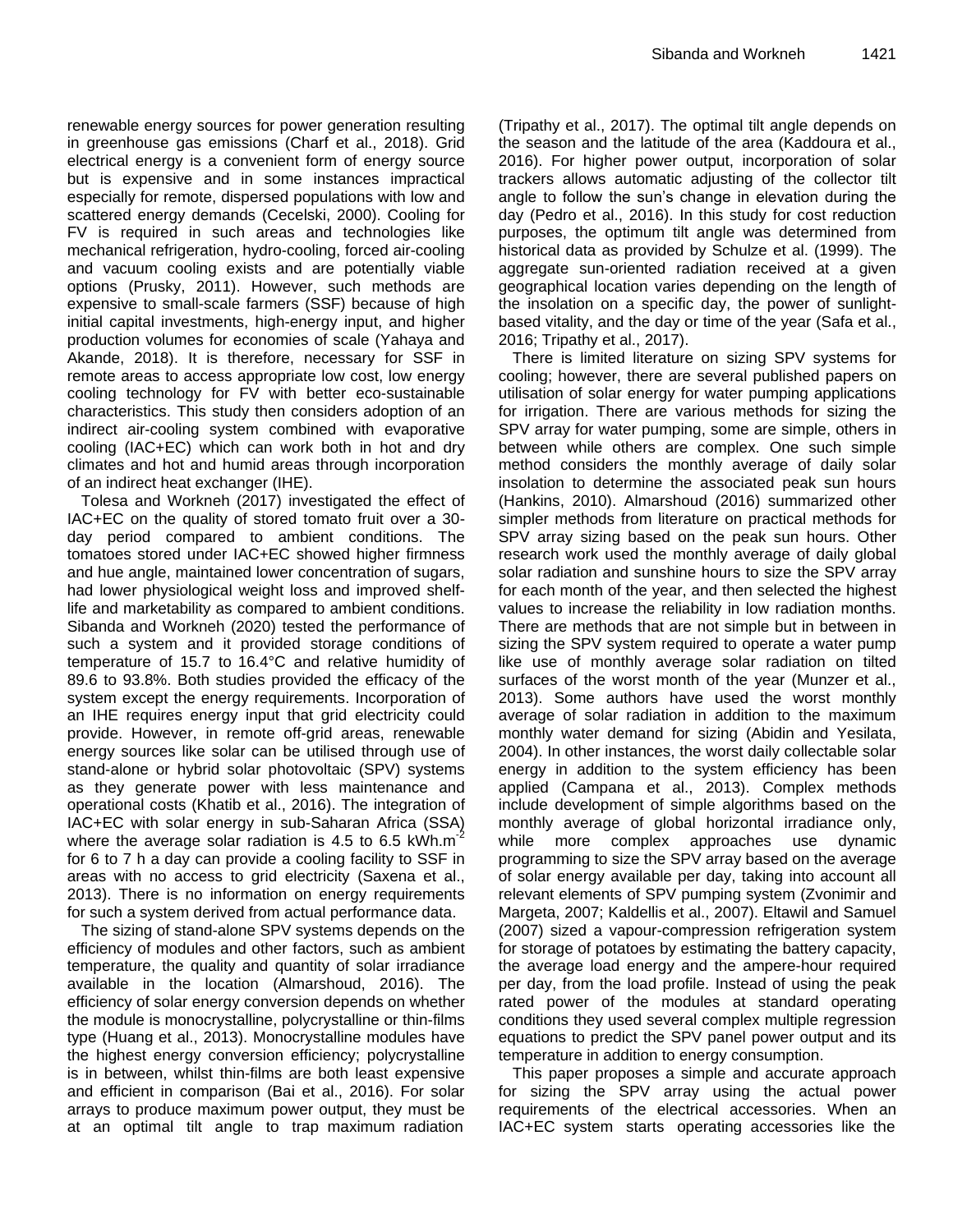water pump and heat exchanger will draw high current so, the SPV array must be able to provide the required current. The proposed approach will, integrate the simple approaches mentioned earlier; use the solar radiation data measured in Pietermaritzburg (PMB) over 50 years by Schulze et al. (1999) and the actual solar radiation measured in this experiment for the month of June and September. The accurate sizing of the SPV array is essential, because under sizing will make the IAC+EC system unable to power the electrical accessories resulting in failure to provide optimum storage conditions for fresh produce. On the other hand, over sizing of SPV array leads to unnecessary cost incurred in acquisition of additional modules and batteries (Almarshoud, 2016). Specifically, this study will provide actual data on the performance of SPV in powering a 3.8-ton  $(53 \text{ m}^3)$  sized storage chamber for tomatoes. The main objective of this study is to design, assemble and evaluate the performance of SPV-battery based IAC+EC system.

#### **MATERIALS AND METHODS**

#### **Experimental study**

To determine the actual power requirements to operate an IAC+EC system, a case study for Pietermaritzburg, in South Africa was chosen. The IAC+EC system was used for cold storage of tomatoes over a period of 28 days in the summer month of September. The SPV system to power the IAC+EC system consisted of solar panels, solar charge controller and inverter, as well as a battery bank facility. This system was constructed and assembled on site at Ukulinga research station at the University of KwaZulu Natal, in PMB. The site is located at 30°24'S, 29°24'E at an altitude of 721 m. The SPV system and a battery bank facility provided electrical energy to the IHE, centrifugal pump and fans to facilitate airflow across the storage chamber of the IAC+EC.

#### **Indirect air-cooling combined with evaporative cooling system set up**

The IAC+EC consisted of a storage chamber, IHE, multiple charcoal cooling pads, buried water tank, a pump and two fans as shown in schematic diagram of Figure 1. The storage chamber had white double-jacket walls and a roof of 1 mm zintec (mild steel) both on the outside and inside. The floor was made of concrete mortar. The inner dimensions of the unit were 2340 mm high  $\times$  5880 mm long × 3880 mm wide giving a storage chamber volume of about 53-m<sup>3</sup> with a holding capacity of 3.8 tonnes of tomatoes. The cooler had a 60 mm zinc wall thickness with 58 mm polyurethane insulation in between the zintec layers. The IAC+EC system design specifications provided environmental conditions of dry bulb temperature of 14 to 20°C, relative humidity of 89 to 94% and cooling efficiency of 88 to 96% depending on the time of the day.

#### **Solar photovoltaic system set up**

Nine solar panels were connected in three series-three strings arrangement in conjunction with a with a three-string series 48 V battery bank facility (batteries of 230 AH) were used to power the electrical appliances. The characteristics and dimensions of the modules are shown in Table 1 while Figure 2 shows the solar panels and battery connections.

The solar array system was designed to provide enough power to operate electrical appliances of the IAC+EC system. These included a 1730 W Lytron indirect heat exchanger (M14-120) with 33 W fan (OW354) to facilitate airflow across, a 290 W second fan (6/P3HL/25/PA) ventilating the storage chamber and 260 W centrifugal water pump (Pedrollo SPVm 55) to reticulate water through the cooling pads. From 08.00 to 17.00 h, the SPV system powered the electrical appliances and thereafter the system was powered by battery bank facility. The hybrid SPV system was optimized by considering the number and sizes of modules as well as batteries required and balancing that with the system voltage and current. A number of combinations were considered as recommended by Goel and Sharma (2017). From these permutations, a three-series-three-string connection was chosen as it gave the highest output of 3503.8 W and did not overload the available solar charge controller.

The battery capacity was determined with reference to the electrical appliances specifications for the daily watt-hours at 50% discharge using a 48-V system and the available battery in the market, which was a 230 AH with a 90% efficiency. The number of batteries required to operate the IAC+EC system with 3.8 tons of tomatoes was determined as twelve. The total load from the electrical appliances was determined as 2343 W and the allowable battery discharge was 28116 W and such a system would produce 4196.4 W.  $h^{-1}$  if the sunshine hours are 6.7 to cool 3.8 tons of tomatoes.

The solar modules were dusted and dirt removed from the surface following which they were installed away from trees and buildings on a fixed rectangular metal manual tilt-frame and mounted facing south on an inclined angle of tilt = -15° (Sun et al., 2016; Ronoh, 2017). In order to optimize solar radiation, the tilt angle varied at  $±15°$  to the latitude of the area. In the design four different tilts: horizontal (0°) and tilt angle -14.6006, -29.6006 and 44.6006° were considered and from calculations the highest insolation was obtained at tilt angle of -14.60°. Therefore, a tilt angle of tilt  $= -15^{\circ}$  was chosen to determine the optimal power and energy output. The DC power generated from the SPV modules was transmitted to the solar charge controller prior to charging the solar batteries and thereafter the inverter converted the generated DC power to AC power. Figure 3 is a schematic layout of the solar system and shows how the rest of the components were connected. The solar charge controller (60A, 145 VDC, SANTAKUPS PC16-6015F) ensured constant voltage and current to the load from the batteries according to Deveci et al. (2015). The chosen sinewave inverter (125A, 5 kW) matched the system in terms of voltage input, AC power output, frequency and voltage regulation (Chandel et al., 2015). Twelve fully charged 230 AH batteries, which were arranged as a three-string series 48V system, were used to start up the SPV system. These batteries also temporarily stored energy generated by solar panels for overnight use.

#### **Determination of theoretical design power and energy**

Monitoring solar radiation data for PMB took place during the year 2018. However, for this study, only data for June and September was used since PMB receives the least amount of solar radiation in June while September was the month of the experiment. Data recording occurred at the research site using South African Weather Services – Agricultural Research Council (SAWS-ARC) weather station based at the research site. The solar radiation data was used to determine the actual performance of the SPV system. The solar radiation values recorded by Schulze et al. (1999) over 50 years' for PMB were extracted to obtain values for solar radiation received at 80% probability of exceedance at different tilt angles. These values were used to determine the theoretical power. The theoretical power represents the power available to run the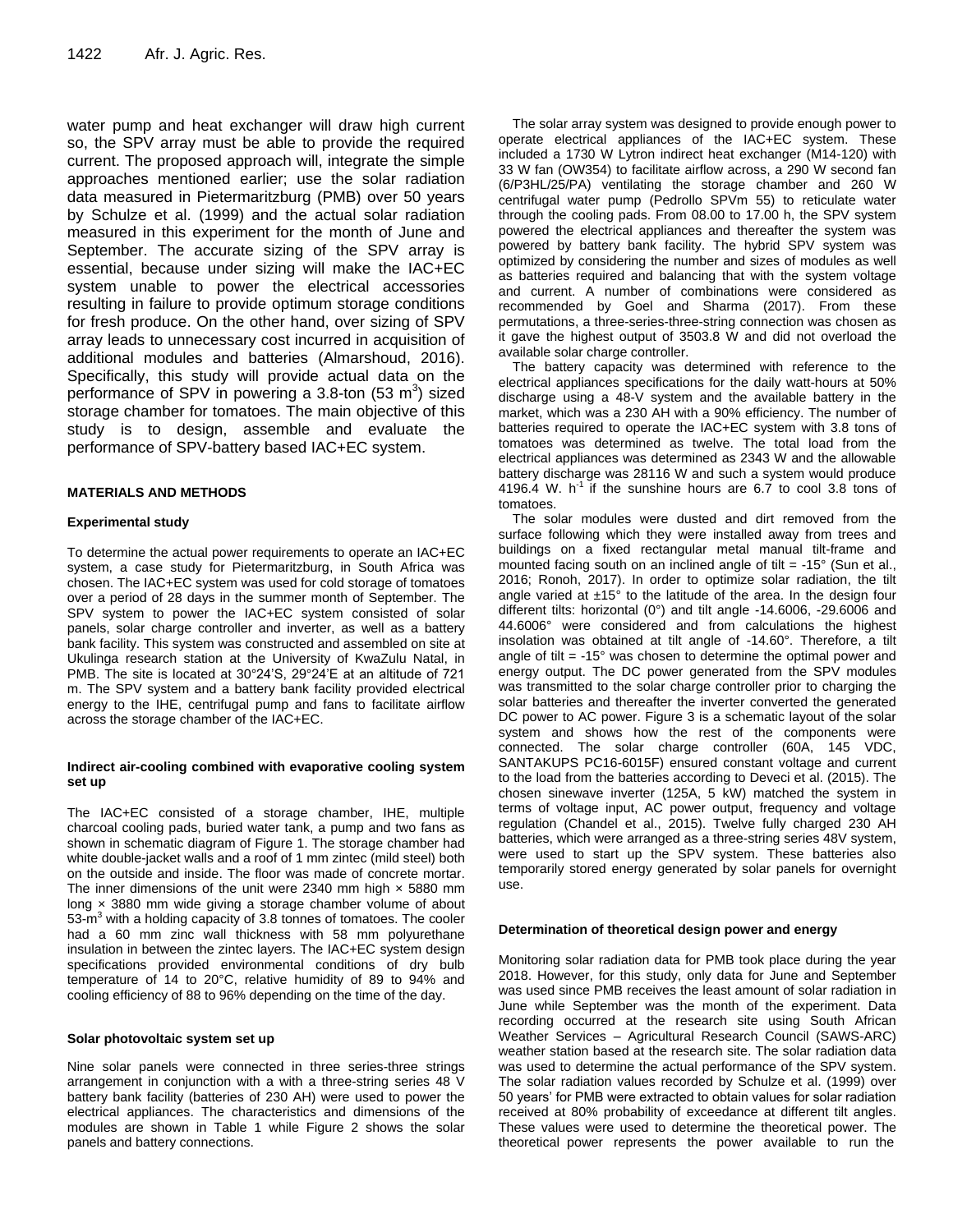

**Figure 1.** Schematic diagram the solar energy process flow.

**Table 1.** Monocrystalline solar panel (SETSOLAR) specifications under STC of insolation of 1000 W. m<sup>-2</sup>, the cell temperature at 25°C and air mass at 1.5.

| Nominal power                  | 350 W                  |
|--------------------------------|------------------------|
| Maximum power (STC) Pmax       | 36.6 V                 |
| Rated current I <sub>mpp</sub> | 8.2A                   |
| Minimum power                  | 330 W                  |
| Short circuit current (Isc)    | 8.7 A                  |
| Open circuit voltage (Voc)     | 44.8 V                 |
| Efficiency of panel            | 15-19%                 |
| Dimensions of panel            | 2.01 $m \times 1.02$ m |

electrical components of the IAC+EC system at the design stage. Equations 1 and 2 were used to determine the output power and energy based on the average theoretical design solar radiation for the two months at different tilt angles. The power output from Equation 1 was used to size the solar modules.

$$
P_{out} = \eta_{panel} \times G \times A_{panel} \times N_{panels}
$$
 (1)

where  $P_{out}$  = average monthly power output (W),  $n_{panel}$  = overall SPV module efficiency (=0.1522);  $N_{\text{panels}}$  = number of SPV modules,  $A_{\text{panel}}$  = area of the module,  $G =$  solar radiation (W.m<sup>-2</sup>).

$$
E_{produced} = \frac{P_{out} \times D_1}{N_{panels} \times A_{panel}}
$$
\n(2)

where  $E_{\text{produced}}$  = energy produce on a day length D<sub>1</sub> (Wh. m<sup>-2</sup>) and  $D_1$  = average monthly day length (h).

The theoretical power out of the SPV is the input power of the solar charge controller. Equation 3 determines this power by incorporating the efficiency of the charge controller.

$$
P_{out} = \eta_{controller} \times P_{in}
$$
 (3)

where  $P_{out}$  = power output from controller (W),  $n_{c}$  = efficiency of the

charge controller from the supplier (90%) and  $P_{in}$  = power input to the charge controller.

The output power from the charge controller is the input power to the inverter. The output power of the inverter was calculated by incorporating the efficiency of the inverter. The power output from Equation 4 should be higher than the power requirements of electrical appliances.

$$
P_{out} = \eta_I \times P_{in} \tag{4}
$$

where  $P_{out}$  = power output from inverter (W);  $\Gamma_{II}$  = efficiency of the inverter from the supplier (90%) and  $P_{in}$  = power input to the inverter.

#### **Performance evaluation**

#### *Measurement of parameters*

On the days of the experiment (1 to 30 September 2018), the solar modules supplied the energy requirements during the day from 08.00 to 17.00 h. Thereafter, the battery bank supplied energy until 22.00 h when the system was switched off until 08.00 h of the following day as ambient temperature had fallen between 18 and 20°C. Fresh produce like tomatoes can tolerate such ambient temperatures for a short time. Therefore, there was no need for further cooling overnight time as recommended by Punja et al. (2016). The solar irradiance and ambient temperature for the period of the experiment was obtained at SAWS-ARC weather station located at the Ukulinga Research Station in PMB. The values were used to determine solar irradiance power using equation 4. The other meteorological parameter data like the temperature of the solar panels was measured using an infrared thermometer with K thermocouple (Fluke 63). Thermocouples connected to data loggers measured the SPV module temperatures at hour intervals to determine the influence of module temperature on the performance of solar systems (Sun et al., 2016).

#### **Measurement of module current and voltage at different points**

For the SPV electrical system, there were four positions (Figure 4) identified to evaluate the performance of the solar array system. A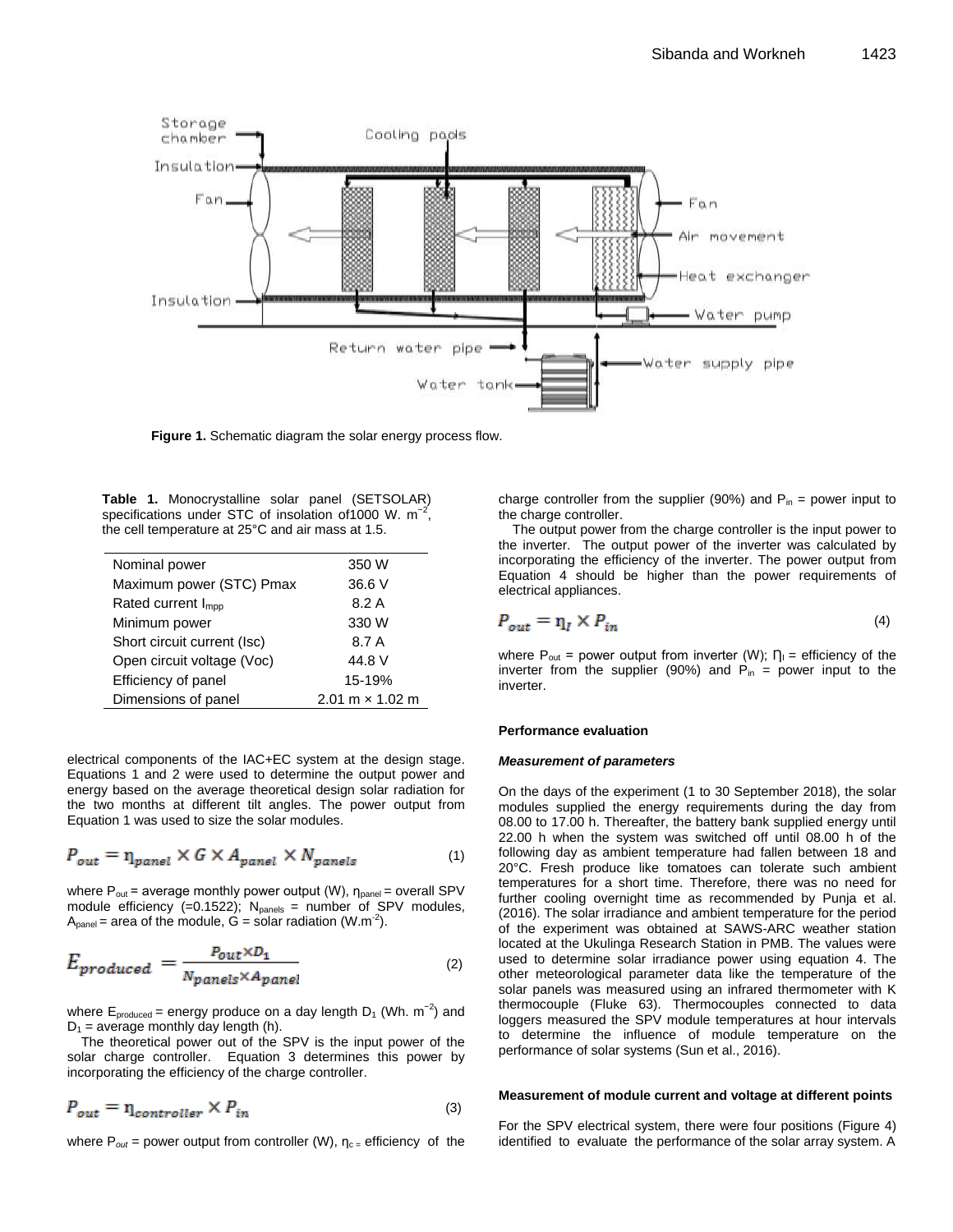

Solar Phwer System Design for Tomato Cold Storage at UKZN, Ukulinga Research Station, Petermantstorg

Figure 2. Solar photovoltaic system and battery bank facility for the evaporative cooling system.



**Figure 3.** Schematic diagram the solar energy process flow.



**Figure 4.** Schematic diagram showing points of measurements of current and voltage.

digital multi-meter (Fluke 381) measured both open circuit voltage and current under these different positions. Ohms law (Equation 5) was used to determine power:

The test procedures to be followed were:

 $Power = VI$ (5)

(The power output tests were done by measuring both the voltage and current at different points and these values were used to

where  $V =$  voltage (v) and  $I =$  current (A).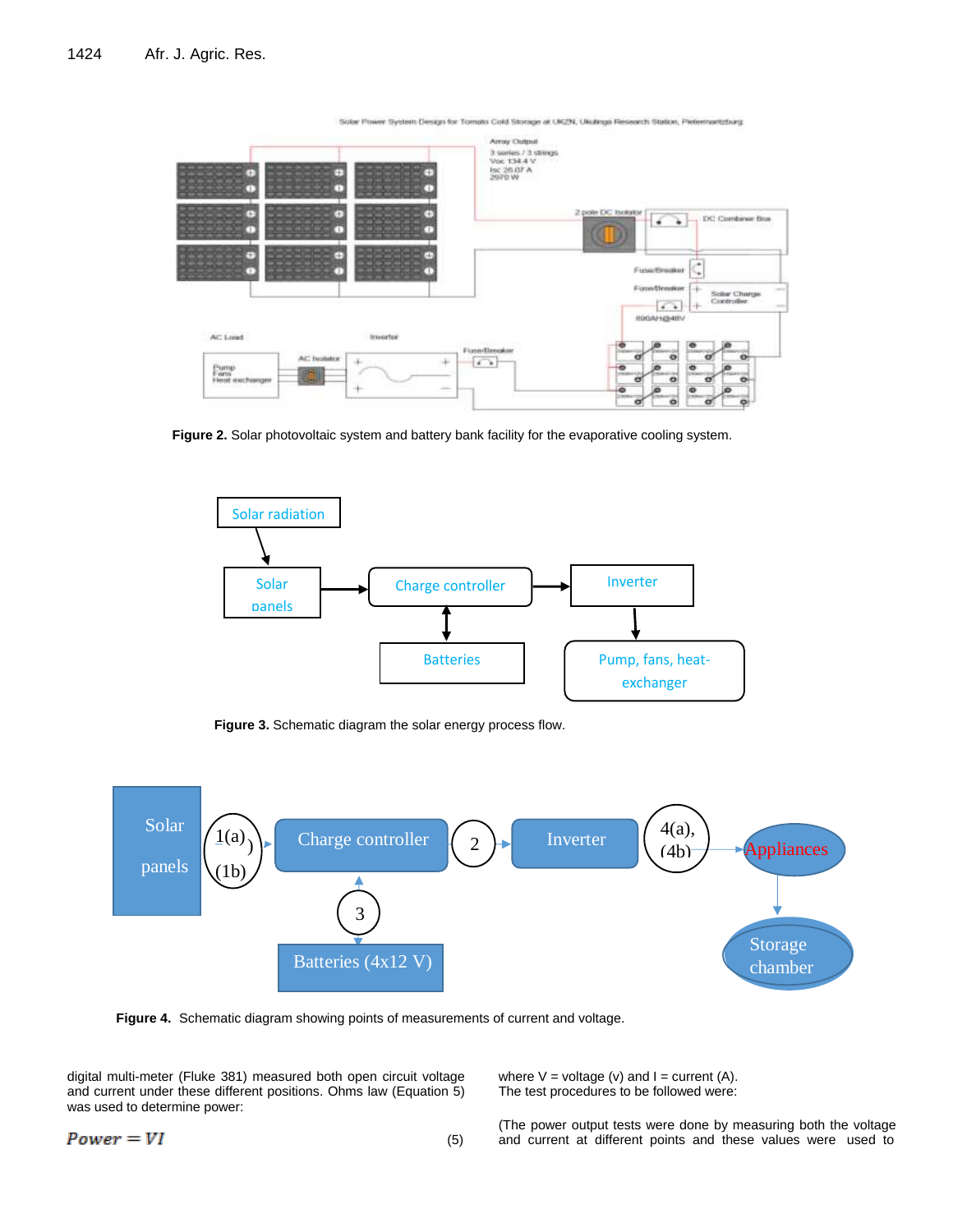|           | C٧    | Tilt        | Exceedance probability solar radiation (W.m <sup>-2</sup> ) |          | Maximum power at 80% |                        |
|-----------|-------|-------------|-------------------------------------------------------------|----------|----------------------|------------------------|
| Month     |       | angle       | <b>20%</b>                                                  | 50%      | 80%                  | exceedance probability |
| June      | 15.10 | $+15^\circ$ | 565.07                                                      | 548.94   | 522.81               | 1468 W                 |
| September | 8.00  | $-15^\circ$ | 1 199.90                                                    | 1 102.71 | 1047.49              | 2941.7 W               |

**Table 2.** Probability of exceedance of a monthly solar radiation for June and September.

calculate the power output using the Ohm's Law. The test procedures followed were:

(a) Measurements at position 1 of the system (exit point of solar panels [1a] and the input side of the solar charge controller [1b]). The voltage and current measured at this point were used to calculate solar modules power output and was compared with the theoretical calculation of the power output from the solar modules;

(b) Position 2 measures both voltage and current at the exit of the charge controller and the input of the inverter.

(c) Position 3 read voltage and current to and from the batteries, and

(d) Position 4a read current and voltage between the inverter and heat exchanger, pump and fans.

Measurements at this point provide how much power the appliances draw. Position 4b reads the current and the voltage drawn by electrical appliances.

# **RESULTS AND DISCUSSION**

#### **Theoretical power and energy**

The performance of SPV systems depends on the tilt angle and orientation of the array. In studying the effect of insolation on modules a solar tracking device helps in adjusting the position of the solar panels so that the highest possible energy output obtains compared to a fixed SPV system. This necessitates that installations of the modules be at an optimal tilt angle that maximizes the solar radiation captured by SPV panels. Solar radiation data for PMB from Schulze et al. (1999) and from SAWS-ARC weather station was collated at tilt positions +15° for June and -15° September to determine probability of exceedance which information was used to calculate theoretical power and energy. It is important to base the design of a SPV system on a higher chance that the expected solar radiation will occur or exceeded in the given period and therefore a probability of exceedance is considered. The solar radiation data at 80% probability of exceedance at different tilt angles data for PMB was considered and only data for maximum theoretical output was extracted. Table 2 summarises the data of the probability of exceedance of monthly solar radiation for June and September. From Table 2 at 20% of the time in each month there was a higher radiation received in PMB than in 50 and 80% of the time. As the exceedance probability increased, the amount of radiation received decreased. Relatively lower percentages were recorded at high irradiance levels and the converse is true. The

high irradiance levels, are associated with a direct beam component, that is spread more widely with very small individual frequency percentages. For the purpose of calculation, 80% exceedance probability was used, as the values are closer to reality as is possible. From Table 2, the average optimal solar radiation received at 80% probability of exceedance in PMB in June and September were 522.81 W.m<sup>-2</sup> at tilt = +15° and 1047.49 W.m<sup>-2</sup> at tilt  $= -15^{\circ}$ , respectively. The optimal power for the months of June and September in PMB are 1468 and 2 941.7 W, respectively and from Equation 2, this translated to optimum energy output of 628.5 and 1068.1 Wh. m<sup>-2</sup> for the two months, respectively.

The theoretical power and energy were low in June because solar insolation levels were low. To generate adequate energy under such circumstances would require more solar modules and this would increase the cost of installation. The sizing of stand-alone SPV considers meeting electrical loads requirements with lowest average daily solar insolation on the array surface, which usually occur during winter months. However, the temperatures are also generally low in winter (June), and the maximum temperatures are 16 to 20°C in PMB. Under such conditions for tomatoes and many tropical and sub-tropical FV in SSA, either no cooling or minimal cooling will be required during short periods as alluded to by Punja et al. (2016). To ensure optimization of the solar insolation, a switch could be incorporated to the system coupling the electrical load (pump, fans and heat exchanger) to the SPV array system. This will allow the SPV system to switch off when the battery bank facility is fully charged. Optimising the system is important, as the costs of installation are reduced to ensure the IAC+EC systems translate to a low cost cooling technology (Chandel et al., 2015; Goel and Sharma, 2017).

The theoretical power output for the month of September is very significant for design as this month is the beginning of summer and higher solar radiation is received in subsequent months until April of the following year when temperatures begin to fall. In subsequent months, the theoretical power output is higher as the area receives more solar irradiation and this coincides with higher cooling loads as the ambient temperature is also relatively higher. This is the reason why most of the large-scale SPV systems are built in arid and semi-arid areas, where the solar insolation levels are high (Sayyah et al., 2014). However, caution has to be taken as high ambient temperature affects performance of the SPV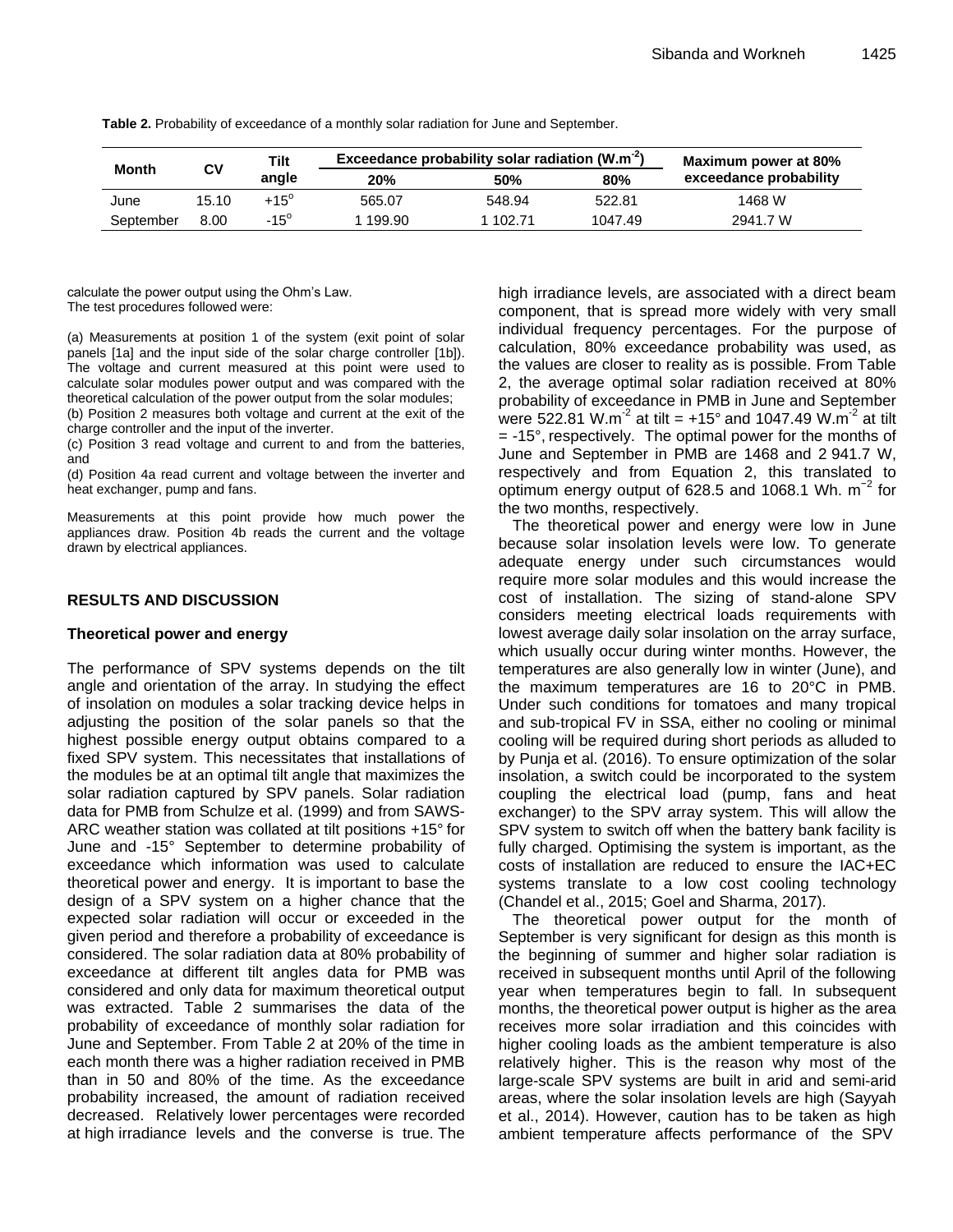

**Figure 5.** Variation of solar radiation and ambient temperature during the month of September.

system due to high cell temperature (Ronoh, 2017).

From Equation 3, the theoretical output power from the charge controller was:

 $P_{out} = 0.9 \times 2941.7 = 2647.6 W$ 

in September. From Equation 4, the optimum output power of the inverter is  $P_{out} = 0.9 \times 2639.7 = 2382.8$  *W* in September. This means that the theoretical power available to run the electrical components at 80% probability of exceedance in September in PMB was 2382.8 W.

# **Variation of insolation with ambient temperature**

Ambient air temperature and solar radiation outside the IAC+EC system around the SPV system was studied in the month of September 2018. It was observed that ambient temperatures and solar irradiance were low in the morning and increased from 08.00 h to between 12.00 to 14.00 h and thereafter decreased towards 18.00 h (Figure 5). Ambient temperature increased due to increasing incident solar radiation from morning until afternoon 13.00 to 14.00 h and then decreased from then onwards towards sunset as also confirmed by Madhava et al. (2017). The average insolation values rose from 293.4 W.m<sup>-2</sup> at 08.00 h in the morning to 1 059.6 W.m<sup>-2</sup> at mid-day. Eltawil and Samuel (2007) observed a similar trend. At any location like PMB, the length of the path the radiation takes from source to ground level varies with

time of the day as the spectrum of the radiation changes through each day because of the changing absorption and scattering path length (Ronoh, 2017). Figure 5 relates to data obtained on clear days of September where the solar insolation increased from early morning to a peak at midday and then decreases to zero at night. The peak is achieved at midday as the sun is overhead and its path length is shortened. At midday, less solar radiation is scattered or absorbed by atmospheric mediums, and more radiation that is direct reaches the modules compared to any other time of the day and Olomiyesan et al. (2015) complements these results. The highest average solar irradiance received in September 2018 of 1 059.6  $W.m<sup>-2</sup>$  was slightly higher than the average value of 1 047.9 W.m<sup>-2</sup> received over 50 years at 80% exceedance for the same month. This implies that the average insolation received in this month should produce enough power and energy for the designed electrical appliances.

# **Solar photovoltaic module power and solar irradiance power**

The SPV module power  $(P_{module})$  and solar irradiance power (Pirridiance) were studied in the month of September on clear and, sunny days selected (11 days) for the experiment. The  $P_{module}$  was obtained by measuring voltage and current between the solar modules and solar charge controller while the P<sub>irridance</sub> values were obtained by converting solar irradiance values in Figure 5 to power by using Equation 1. Figure 6 shows the variation of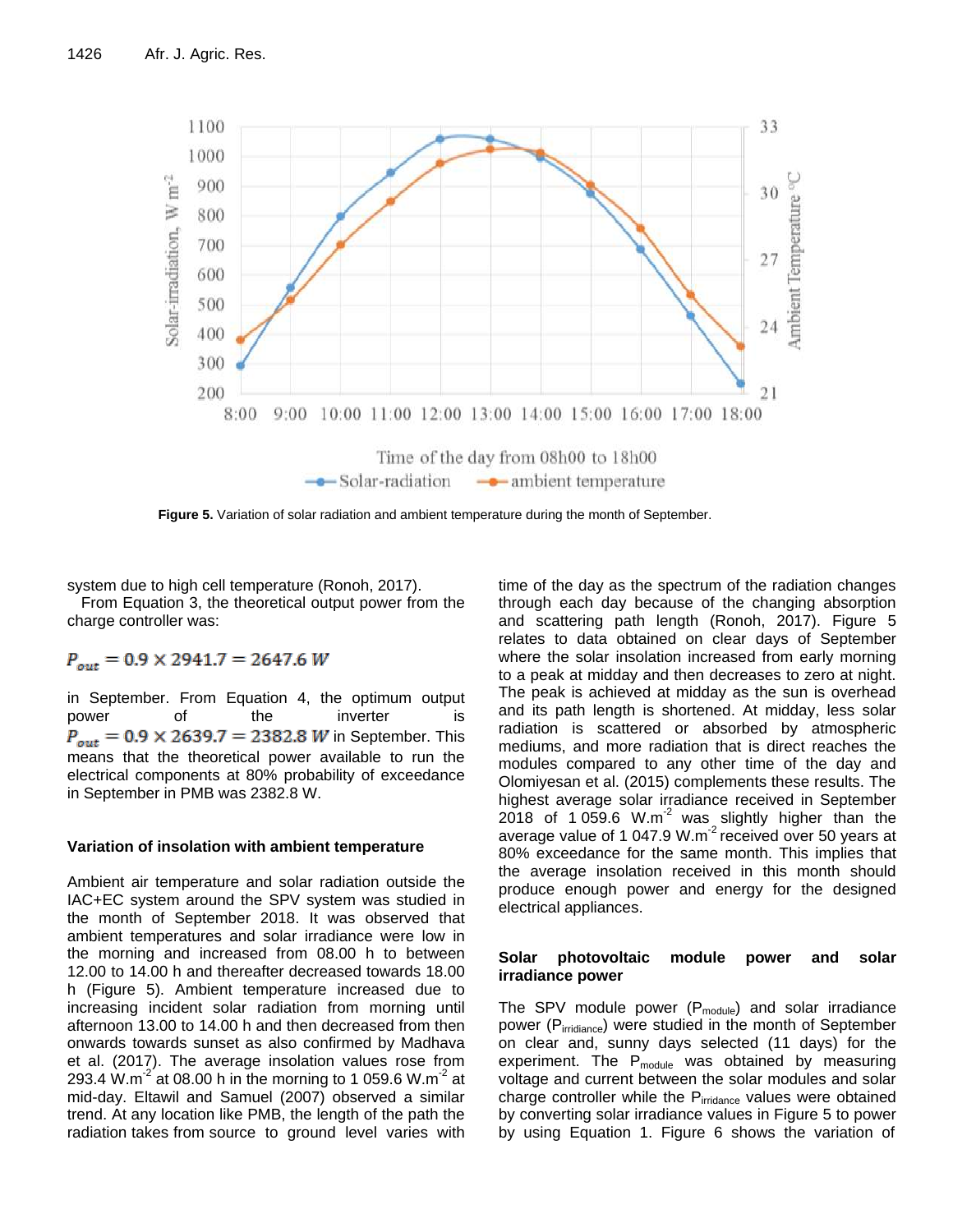

**Figure 6.** Variation of module power and solar radiation with time during the month of September.

P<sub>module</sub> (W) and the P<sub>irridance</sub> (W) during the period of study from  $08.00$  to  $18.00$  h. The  $P_{module}$  increased with the P<sub>irridance</sub> to a peak between 12.00 and 14.00 h and decreased thereafter as the solar radiation intensity decreased. The results from the present study agree with findings of Charfi et al. (2018) in Tunisia who obtained similar trends. The  $P_{iridance}$  received and  $P_{module}$  output had very similar trends with the maximum and minimum values at the same hours during the period of the experiment. This shows that the amount of electricity generated by SPV system is largely depended on the availability of the solar energy at a particular location as corroborated by Li et al. (2005) and Chaabane et al. (2019). The design power which is the maximum average solar power received in PMB over 50 years in the month of September at 80% probability of exceedance is 2941.9 W (Table 2) while the peak  $P_{irridance}$  in the month of September 2018 was 2975.4 W (Figure 6). Therefore, P<sub>irridance</sub> was just 1% higher the design power. This shows the importance of basing the design on higher percentage of probability of exceedance.

The peak  $P_{module}$  was 2 873.5 W, which was about 3.5% lower than the peak P<sub>irridance</sub> of 2975.4 W during the period of the experiment. The difference between the P<sub>module</sub> and the P<sub>irridance</sub> is attributable to the efficiency of the SPV system that peaks at 14.9% (Figure 8) which value was lower than the rated solar panel efficiency of 15 to 19%. The other contributors are environmental factors including module temperature, soiling material accumulating on the module surfaces, resistance in the wiring and connections and in some instances, modules of the same type have slight differences in electrical

characteristics. Ghazi et al. (2014) mentioned that solar modules need regular cleaning as soiling is regarded as one of the significant contributors to reduction of the power output of SPV systems as it reduces the solar radiation reaching the surface of modules. When modules are soiled, the dust particles deposited on the surface absorb and scatter the incoming incident light and this might have contributed to the reduction of the  $P_{module}$  value (Sayyah et al., 2014). The peak  $P_{module}$  of 2873.5 W was 24% higher the design load for electrical appliances of 2343 W. However, it is important to note that the efficiencies of the controller and inverter could account for 24% more power generated by the modules.

#### **Solar photovoltaic module parameters and ambient temperatures**

The  $P_{module}$  output and module temperature increased with ambient temperature to about 32°C (Figure 7), which coincided with the highest ambient temperature at midday. The maximum  $P_{module}$  output occurred at 31 to 32°C ambient temperature (Figure 6) and the system was most efficient at this period (Figure 8). Thereafter both power output and ambient temperature declined after midday as shown in Figure 5. Ya'acob et al. (2014) made similar observations in Malaysia where they had the highest generated power data at midday with ambient temperature at 32.5 to  $34.5^{\circ}$ C. The P<sub>module</sub> output increased as short circuit current increased with insolation due to the increase in the number of photons generating the current. Increased solar panel temperature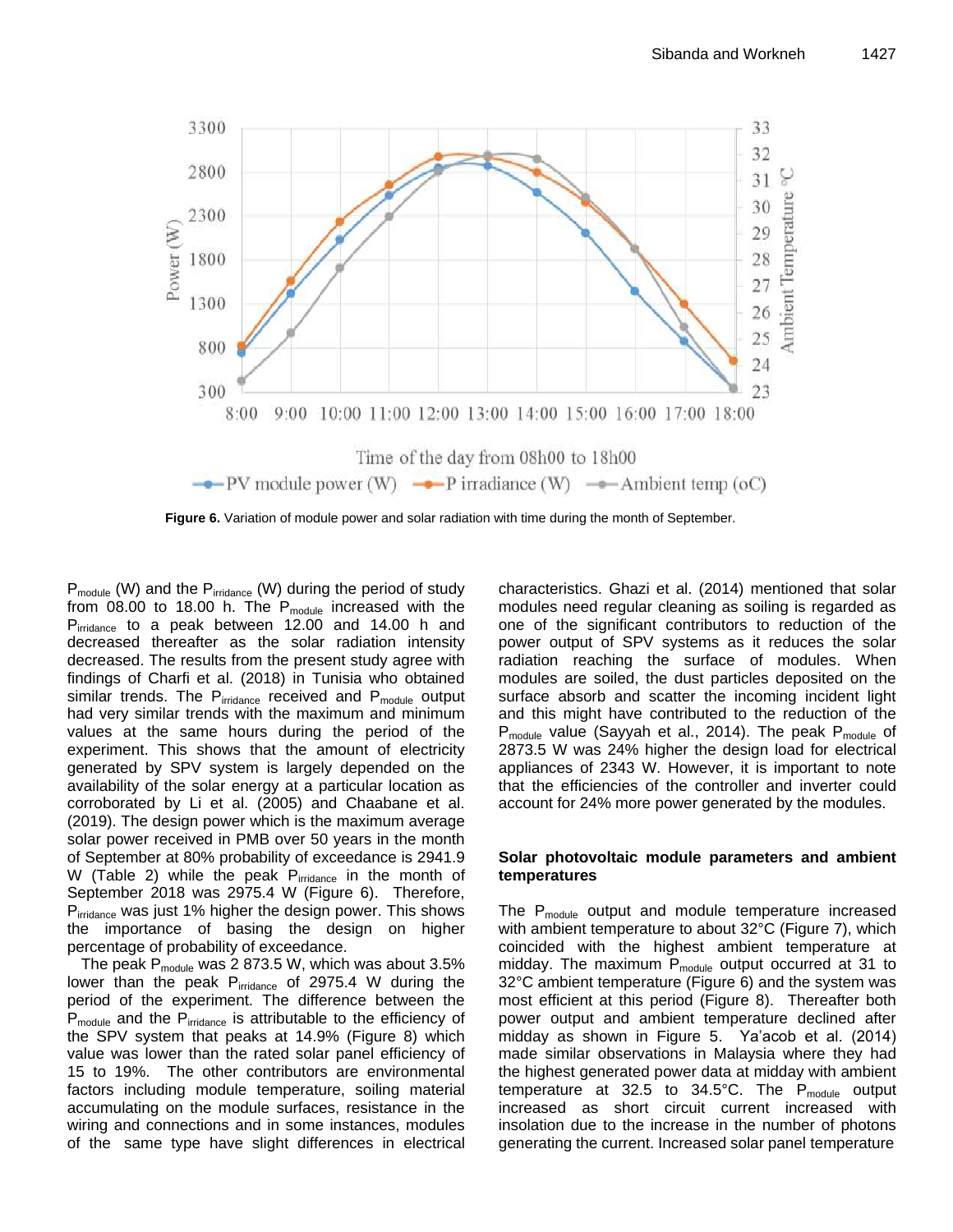

**Figure 7.** Variation of power output with temperature of the solar panels.



**Figure 8.** Variation of electrical efficiency with time of the day.

also increases the kinetic energy of the photons resulting in increased current and module output. Figure 7 shows that  $P_{module}$  increased with module temperature until 25 $°C$ and decreased thereafter.

This corroborates the work done by Bai et al. (2016) and Chaabane et al. (2019) which showed that though solar panels are designed to operate in the presence of the sun, high heat reduce panels' capacity to generate power. The increased SPV module temperature arose from high insolation heating and high ambient temperature. When the module surface temperature increases beyond a certain level, the atoms in the material vibrate resulting in a reduction in the conductance of the electron traveling through the electrical component (Olcan, 2015). Many standard grade solar panels have 0.5 to 1% less photoelectric conversion efficiency for every 1°C SPV module temperature increase above 25°C (Rawat and Kumar 2013; Bai et al., 2016).

In Figure 8, it is clearly visible that the electrical efficiency increased up to noon due to the positive effect of the solar cells temperature during this period of the day and the converse is true beyond midday. It is noted that the efficiency of the system was below the 15 to 19% given by the manufacturer, and Ya'acobs et al. (2014)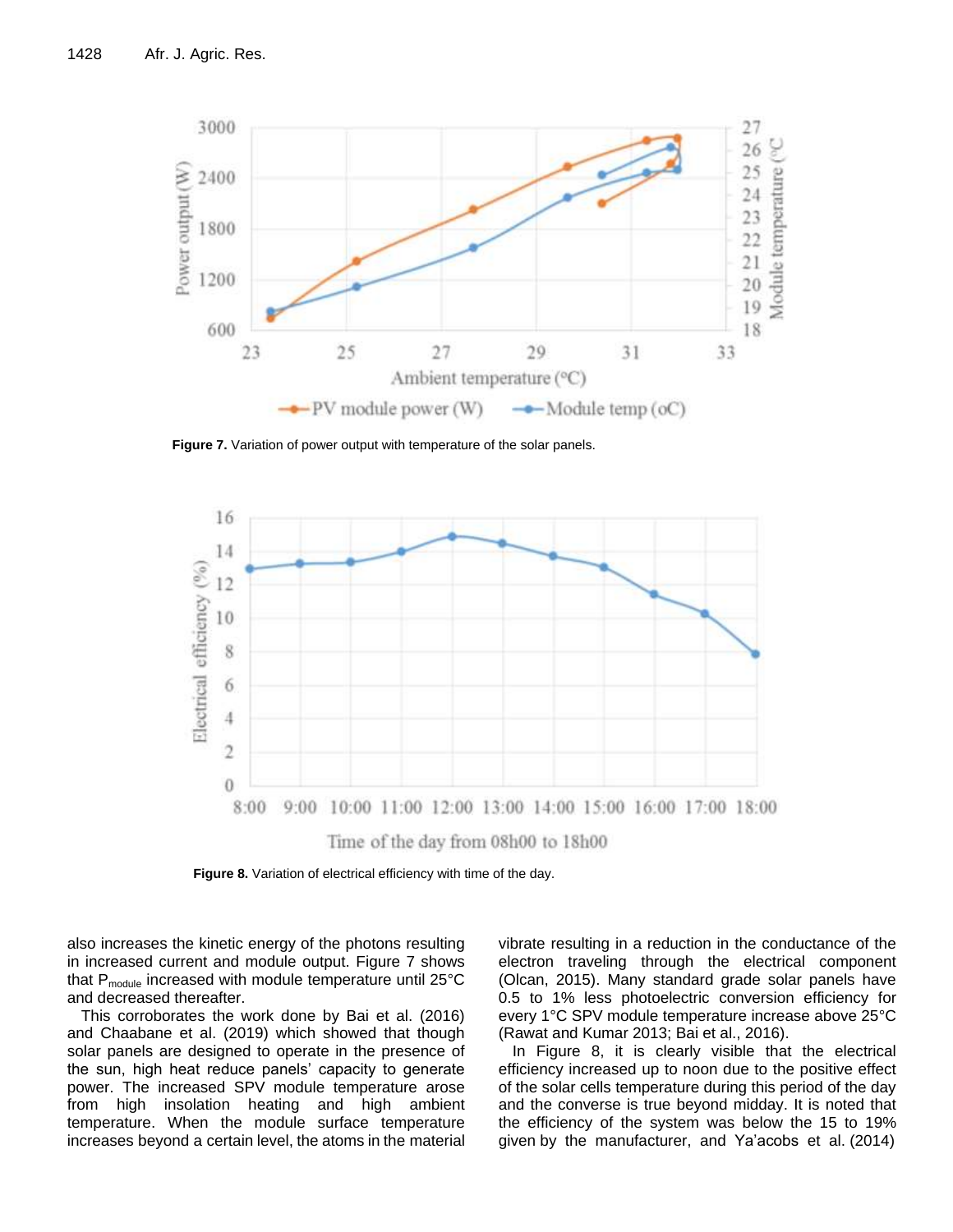| <b>Position</b> | Current (A) | Voltage (V) | Power (W)   |
|-----------------|-------------|-------------|-------------|
| 1a              | 21.82       | 131.7       | 2873.7      |
| 1b              | 21.82       | 130.7       | 2851.9      |
| 2               | 20.17       | 130.1       | 2624.1      |
| 3               | 20.16       | 127.3       | 2 5 6 6.4   |
| 4a              | $18.43*$    | $205*$      | $2403.3$ ** |
| 4b              | 22.30       | 129.3       | 2 8 8 3.4   |

**Table 3.** Current and voltage at different locations of Figure 3.

\*The current and voltage are alternating. \*\*A factor of 0.636 was used to convert AC power to DC power.

explain that efficiency will vary once modules are bundled in series or parallel and under different climatic characteristics from those the manufacturer tested under. According to Rawat and Kumar (2013), high incident radiation increases the surface temperature of solar cells and that in turn decreases the photoelectric conversion efficiency of cells.

# **Performance of the solar photovoltaic system**

The peak  $P_{module}$  of 2873.5 W translated to 5146.6 W.h<sup>-1</sup> actual energy produced by the solar modules. This was the actual produced and stored by batteries in order to cool the 3.8 tons of tomatoes from 17.00 to 22.00 h. Therefore, to cool one ton of tomatoes, using IAC+EC system requires 1354.4 W.h<sup>-1</sup>. This value is comparable to the value of 700  $W.h^{-1}$  for forced air evaporative cooling of tropical FV using a 0.1 HP fan mentioned by Kitinoja and Thompson (2010). The difference in power requirements can be attributable to the additional IHE and water pump incorporated in this study. The power requirements for the solar powered IAC+EC system were low when compared with hydro-cooling (immersion type) to 0 to 2°C or hydro-cooling (shower type) to 7°C where the energy required to cool 1 metric tonne of produce is 35 to 150 kWh.

Solar energy is one of the major sources of renewable energies available in SSA and SPV are currently utilised in many agricultural applications. For this study the SPV system of 9 modules (3-series 3 string) of 330 W each and a 48-V battery bank of 3-strings 230 AH batteries was able to supply the appliances with the needed electrical power and provided sufficient energy to charge the battery bank. Non-passive evaporative cooling can be viewed as a cooling technology with low initial investment and installations costs as a system of 1 to 2 MT can be constructed for US\$1,300 at an energy use per MT of 0.7 kWh (Kitinoja and Thompson, 2010). However, the cost of a solar-powered 3.8 tons IAC+EC system requiring about 4.7 kW of energy input is as high as US\$7500 with solar power system alone costing at least 80% of the total (Sibanda, 2019). The costs of an IAC+EC system

compares well with a small-scale mechanical refrigeration system with a storage capacity of 2 tons that requires about 7 kW of electricity and has a slightly high cost of US\$8,500 (Kitinoja and Thompson, 2010). Therefore, optimal sizing of SPV systems in order to supply load demand is important because of high capital investment costs of solar energy powered IAC+EC systems.

# **Performance evaluation of the electrical components of the design**

There were four major tests to evaluate the performance and assess the electrical components of the design for the 3-string 3-series solar module system and threestring 48 V battery system. Table 3 provides the values of the current and voltage measured at difference locations in Figure 3. Equation 5 (Ohm's law) was used to determine the power input/out at the different locations.

The current and voltage measured at the exit point of the solar modules and at the entrance point of the solar charge controller were used to determine the percentage voltage drop through the SPV cables as follows:

$$
V_{drop} (\%) = \frac{131.7 - 130.7}{130.7} \times 100\% = 0.8\%
$$

This practical voltage drop as calculated provides reasonable efficiency of operation occurrence as the voltage drop is less than 3% as defined by Early et al. (2014).

Table 3 shows that the power from modules into the charge controller was 2851.9 W and that the average current and voltage supplied by the solar to the batteries were 20.16 A and 127.3 Vdc, respectively. Therefore, the battery bank facility had enough power to start up the SPV system and to operate the IAC+EC system from 17.00 to 22.00 h at evening to nighttime. The input power to the converter was 2624.1 W which was converted from DC to AC. The AC current and voltage measured at position 4 between the inverter and the load was 18.43 AAC and 205 VAC providing a DC power of 2403.3 W. Therefore, the power supplied by the invertor is enough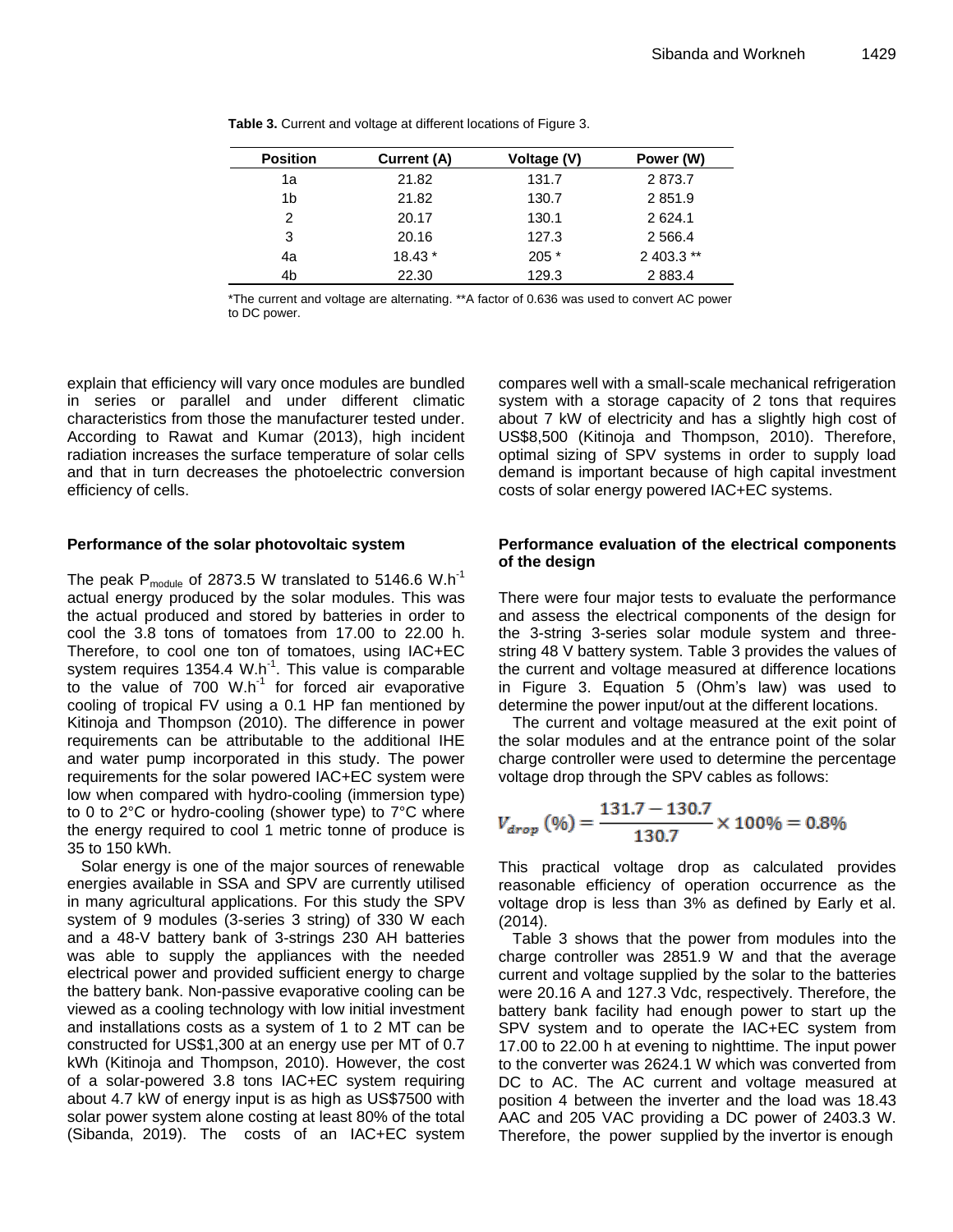to run the electrical appliances that include the heat exchanger, water pump and two fans.

#### **Efficiencies of the designed system**

The solar panel efficiency is calculated from the relationship between current and the voltage measured between the solar panels or batteries and the charge controller and theoretical power output of the solar panels. The current and voltage drawn by the load from the batteries through the inverter were 22.3 Adc and 129.3 Vdc giving a DC power of 2883.4 W (Table 3).

 $\eta_{solar \; panel} = \frac{P_{measured}}{G \times A \times N} \times 100\% = \frac{2883.4}{1059.6 \times 2.0502 \times 9} \times 100\% = 14.7\%$ 

The efficiency of the solar panels was 14.7% as solar cells have a threshold photon energy corresponding to the particular energy band gap below which electricity conversion does not take place. Photons of longer wavelength do not generate electron-hole pairs but only dissipate their energy as heat in the cell. However, most common SPV module converts 4 to 17% of the incoming solar radiation into electricity as explained by Chow (2010). The reasons an efficiency less than 15% was obtained could be that solar modules work best when module temperatures is below 25°C. Higher ambient temperatures of about 32°C increase the module temperature and that could cause a slight increase in the electrical current as the semiconductor properties of solar cells shift, resulting in a much larger decrease in voltage as alluded to by Bai et al. (2016). Some solar panels may produce as much as 1% less electricity for every -9.44°C temperature above 25°C. The other reason why there is a variation could be that the peak annual accumulated output is calculated using the SPV module efficiency under a reference sunlight of irradiance 1 000 W.m<sup>-2</sup> with a solar cell temperature of 25°C. In reality, solar radiation at a location varies with the weather conditions; season and time of day, as a result the technical information provided for STC might not occur in practice.

#### **Conclusion**

The use of SPV systems is increasing as installations costs are decreasing and the application is finding expression in remote and isolated communities and in new farming setting ups of SSF with no access to cooling facilities. Electricity supply is of great concern, as it is inadequate and in SSA, connection to the national grid for most SSF seems highly unlikely in the near future. This has turned interest to renewable energy sources like solar as a means of bridging the energy gap and providing environmentally friendly energy. In this study, a SPV system IAC+EC was evaluated based on actual performance. Furthermore, this experiment explored the

possibility of integrating solar energy to power IAC+EC system targeting SSF in remote areas with no access to grid electricity.

Most of the literature does not give actual values of energy required by different cooling systems, but merely states which cooling systems are more energy intensive than others are. Energy required to operate modern cooling systems are greater than the energy required to operate IAC+EC system. The SPV systems used in the study supplied energy during the critical period of the day when temperatures were high from 08.00 to 22.00 h. To cool one ton of tomatoes using IAC+EC requires 1354.4 W.  $h^{-1}$  and the batteries had to store 5146.6 W.  $h^{-1}$  to provide energy for the 3.8-ton storage chamber to cool tomatoes from 17.00 to 22.00 h when the IAC+EC system was switched off. The efficiency of the solar panels was 14.7%. The energy to power an IAC+EC system relates to the size of the solar array system required to provide the energy and the cost of the system. The study concludes that combinations of the solar array system can power the cooling system at daytime during summer season and the excess energy can be stored in the battery to run the system for another five hours into the night. A bigger system is required to run all-night and in the near future, this will be possible, as the prices of modules continue to decline.

Therefore, where grid electricity or other commercial energy sources are unavailable and solar energy is available, IAC+EC system is a viable alternative to these more complex and costly modern day cooling systems. This shows that stand alone SPV systems have an expression in rural, dispersed and remote areas where grid electricity supply may not be readily accessible. Integrated solar and indirect evaporative cooling is an attractive alternative for SSF with no access to cooling technologies in developing countries, especially in Africa.

#### **CONFLICT OF INTERESTS**

The authors have not declared any conflict of interests.

#### **ACKNOWLEDGEMENT**

The authors are grateful to the Agricultural Research Council for funding and University of KwaZulu Natal, School of Engineering in Pietermaritzburg for allowing the research team to review the work done on evaporative cooling at the university research farm.

#### **REFERENCES**

- Abidin FZ, Yesilata B (2004). New approaches on the optimization of directly coupled solar photovoltaic pumping systems. Solar Energy 77:81–93.
- Almarshoud A (2016). Sizing of SPV array for water pumping application. Paper presented at Conference: 32nd European